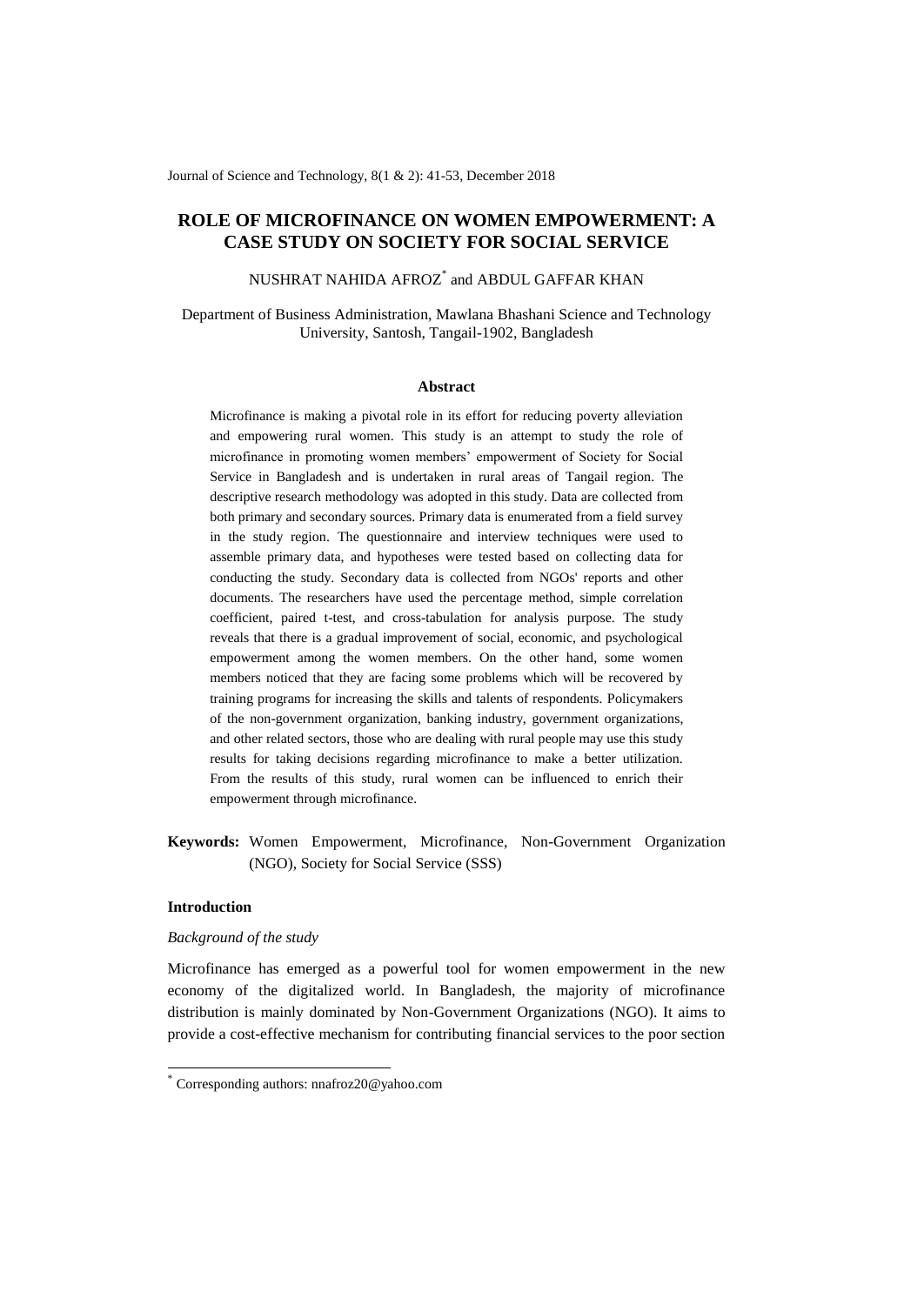of the society. A report published in 2009 by the Microcredit summit campaign stated that, as of December 31, 2007, 3552 Microfinance institutions reached 1,554,825,825 clients, of whom 1,06,584,679 were among the poorest who took their first loan. Among that poorest client, 83.4 percent or 88,726,893 are women. In the 1995 Human Development Report, UNDP reported women less than \$ 1 per day are 70% of the 1.3 million people. As per the World Bank's gender statistics, women are less employed than men all over the world. The effect of microfinance on the empowerment of women is mostly uttered and controversial topic within the studies of development. In Bangladesh, the female-male ratio is estimated to be 0.94. This means that around 8.7% of the total female population, or 3.7 million women, are missing. In other words, if men and women were treated the same way, 3.7 million more women in Bangladesh would be alive today. These numbers reflect the fact that Bangladeshi girls and women are neglected in terms of health care, food, and education. (Kassman, 2008). Girls are considered as a burden in their families, and as a result, not get the same attention and care as boys.

Tshuma and Selome,(2014) stated that the dilemma of women is focused by the gender dimension of poverty, as women need to play numerous role in reducing poverty. Women are neglected due to their access to capital means of production: basic need support, employment opportunities, and access to credit facilities in many developing countries. (Qazi, *et al.*,2013) while there are a mutual understanding and consensus on closer nexus between women empowerment and microcredit, women are not empowered for several reasons such as lack of financial resources, is a member of patriarchy society, misinterpreted religious concept about her role and position in the society, and cultural restraints.

The purpose of this research is to investigate the role of microfinance towards women empowerment. For achieving the purpose of the research the authors tried to find out the reasons behind the SSS giving microcredit to the women and evaluate the socio, economic and psychological impact from the loan in the life of these Bangladeshi women with special reference of SSS that are mainly operated to grant credit to the poor Bangladeshi women to overcome from poverty.

#### *Statement of the problem*

From ancient times, the women of our society were restricted to take part in any social activities and not given prime power in decision making an in her family. The situation was even more of inferior quality day by day in rural and remote areas in an undeveloped country. In present times, the situation has been going to change. Thus she wants to get the freedom to do what she wishes. In the present scenario, more women are involved in out of home income-generating activities through microfinance of NGO and other financial institutions. They believe that a woman is the small credit risk and fully utilize for the whole family. The major objective of microfinance is to empower poor women.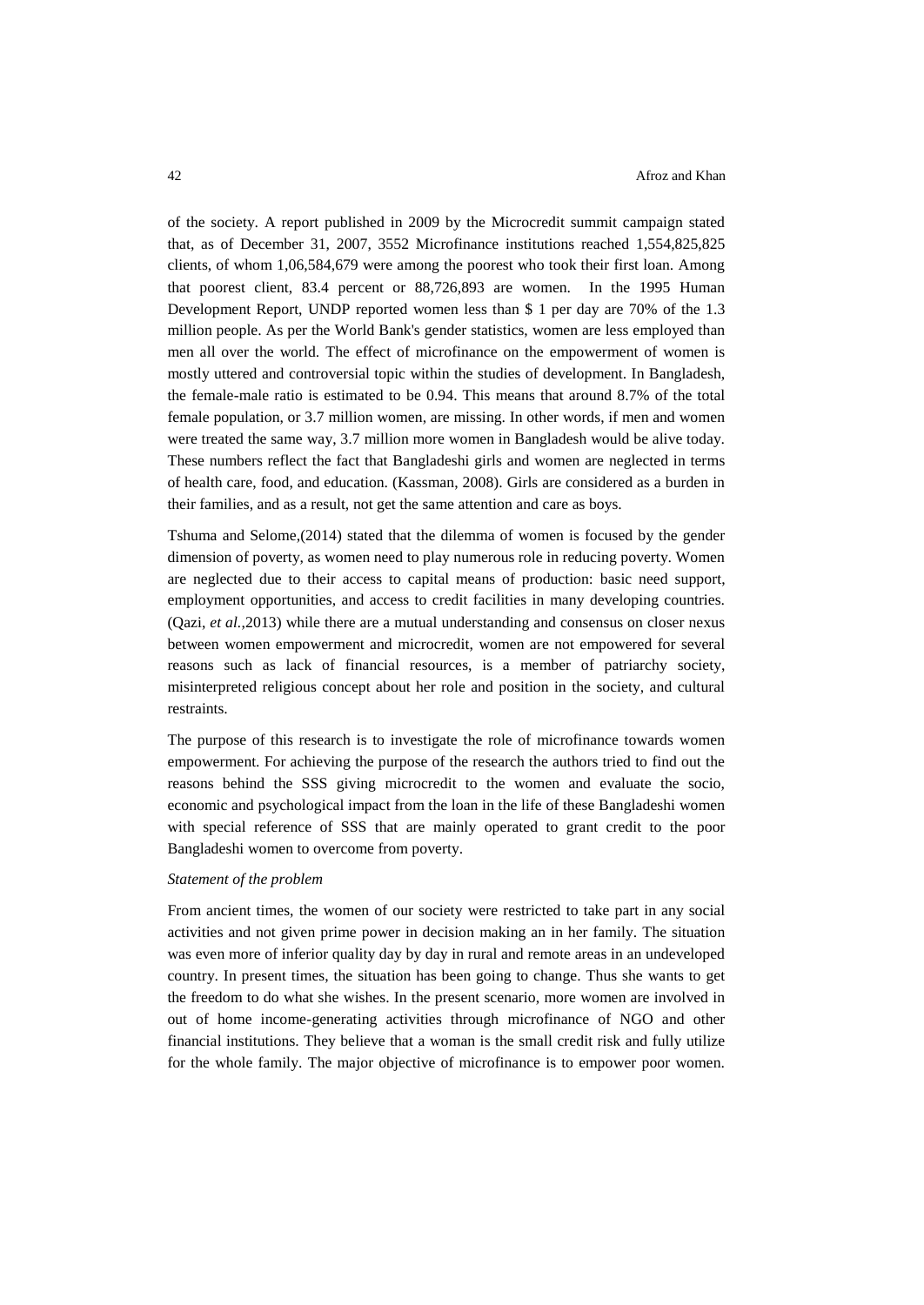This encourages the researcher to emphasis more on the empowerment of rural women who participates in the microfinance.

# *Significance of the study*

The research outcomes will help decision-makers to formulate better future strategies for empowering women through microfinance in Tangail. Women empowerment is considered as a mechanism for making the development sustainable. Its growth needs to be managed to provide a successful future of women empowerment and potential participation of women for the country's sustainable development. This requires microfinance to be distributed among women positively. In general, the role of microfinance towards women empowerment in Tangail has not been analyzed up to now. Through this study, we hope to contribute to filling this gap by offering the first empirical study that measures women entrepreneurs and their suggestions to promote it. Findings of this study may contribute to setting up the strategy of microfinance in Tangail.

### *Limitations of the study*

Like other studies, this study is not without limitations. Firstly, the respondents were limited (140 respondents or sample) in terms of size, the composition of this area. Secondly, the majority of respondents who are involved in the microfinance program of SSS are illiterate. Thus, they cannot understand the questions. So, it was too difficult to make them understand some of the technical terms such as empowerment, income, and self-dependent, etc. Thirdly, it was not any funding for conducting research. Finally, the data provided by the respondents' who are involved in the microfinance activities in Bangladesh mainly rely on the accuracy of the analysis.

#### *Previous studies*

Microfinance: Microfinance is the provision of financial services to poor and very poor self-employed people (Oterio, 1999). Schreiner and Colombet (2001) define microfinance as the attempt to make easy access to a small number of deposits for poor households who are neglected by the banks. Therefore, the purpose of microfinance is to increase the income of poor people by giving financial services or products of a very small amount. These financial services are not only limited to savings and credit but also can enhance other financial services such as insurance and payment services (Ledgerwood, 1999). When poor people are not able to obtain financial services from banks directly, then microfinance plays an essential role in providing financial services. According to Robinson (2002), microfinance helps poor people to increase, protect, and diversify their income, as well as to accumulate assets, reducing their vulnerability to income and consumption shocks.

Empowerment is authorizing someone to exercise some specific power or offering someone certain means to achieve a given end (Elahi, 2003). Empowerment is the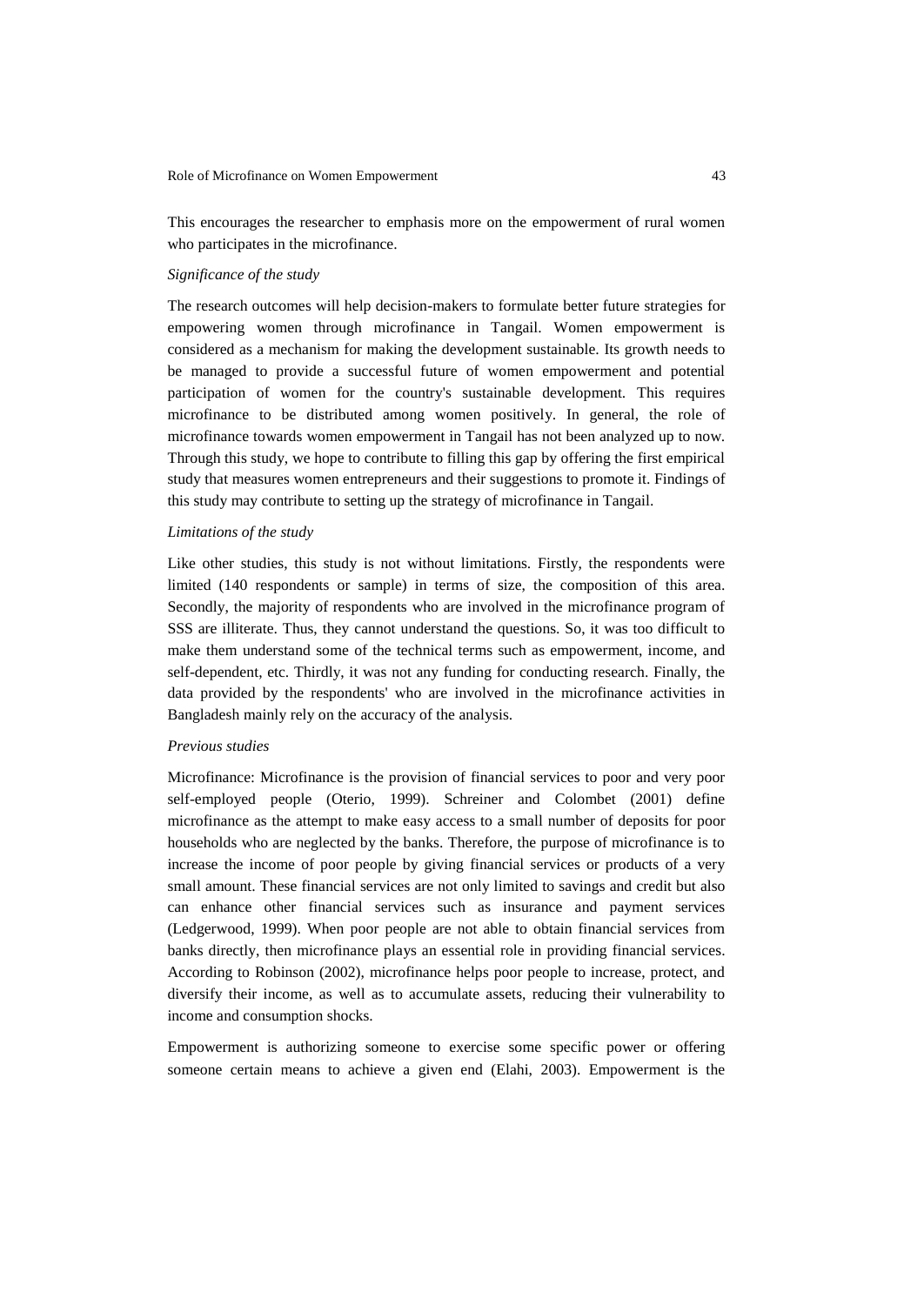process by which those who cannot make strategic life choices previously acquire such ability (Kabeer, 1999). Banu *et al*. (2001) defined women's empowerment as the capacity of women in reducing their socio[-economic](https://www.omicsonline.org/searchresult.php?keyword=%20economic) vulnerability and dependency on male household members, improving involvement and control over household decisions, economic activities, and resources, contribution to household expenses, increased selfconfidence, and awareness of social issues. Biswas and Rao (2014) defined empowerment in the same ways as it is a multi-dimensional process that helps women to gain authority and self-realization in improving their living standards. They also mentioned that the development of micro-entrepreneurship through microfinance could help reduce the problem of unemployment and several social problems.

(Saroj and Singh,2015) carried out a study in Ajmer district of Rajasthan covering a sample of 75 beneficiaries, 8 SHGs, 4 villages, and 2 blocks. They revealed that the socioeconomic circumstances of the respondents had been enhanced after joining the self-help group. Members attentiveness concerning nourishment, health, wellbeing, family unit planning, and making a decision, power regarding funds centered, recognition in the family, and community have significantly improved Nasir, and Farooque (2016) found that loan amount has a significant impact on socio-cultural empowerment.

Alshebami and Khandare (2015) reported that various factors are affecting the empowerment of women in Yemen through microfinance such as customs and traditions, high-interest rate, financial literacy, religious misperceptions, and demanded collaterals. Despite the difficulties and challenges facing women empowerment in Yemen, it is believed that women who are connected to microfinance programs have been positively affected by households in various aspects. Misal (2013) stated in his article that Microfinance activities help in empowering women. SHGs play a very important role in the rural economies, especially the uplift of the women, thus empowering them socially and politically.

This study focuses on the role of microfinance towards women empowerment regarding SSS in Tangail. The purpose of this study is to analyze women empowerment towards microfinance in Tangail to understand the impacts of microfinance on women in the three dimensions, including socially, economically, and psychologically. As women entrepreneurs are increasing in Tangail, microfinance related research is expected in both magnitude and scope as a critical supporting function for this industry. The objectives of the study are— to highlight the activities of SSS regarding women empowerment in Tangail; to examine the empowerment of the women socially, economically and psychologically; to identify the problems relating to empowerment which faced by women members in SSS and to provide some suggestions to reduce the identified problems and for the betterment of women's empowerment in SSS.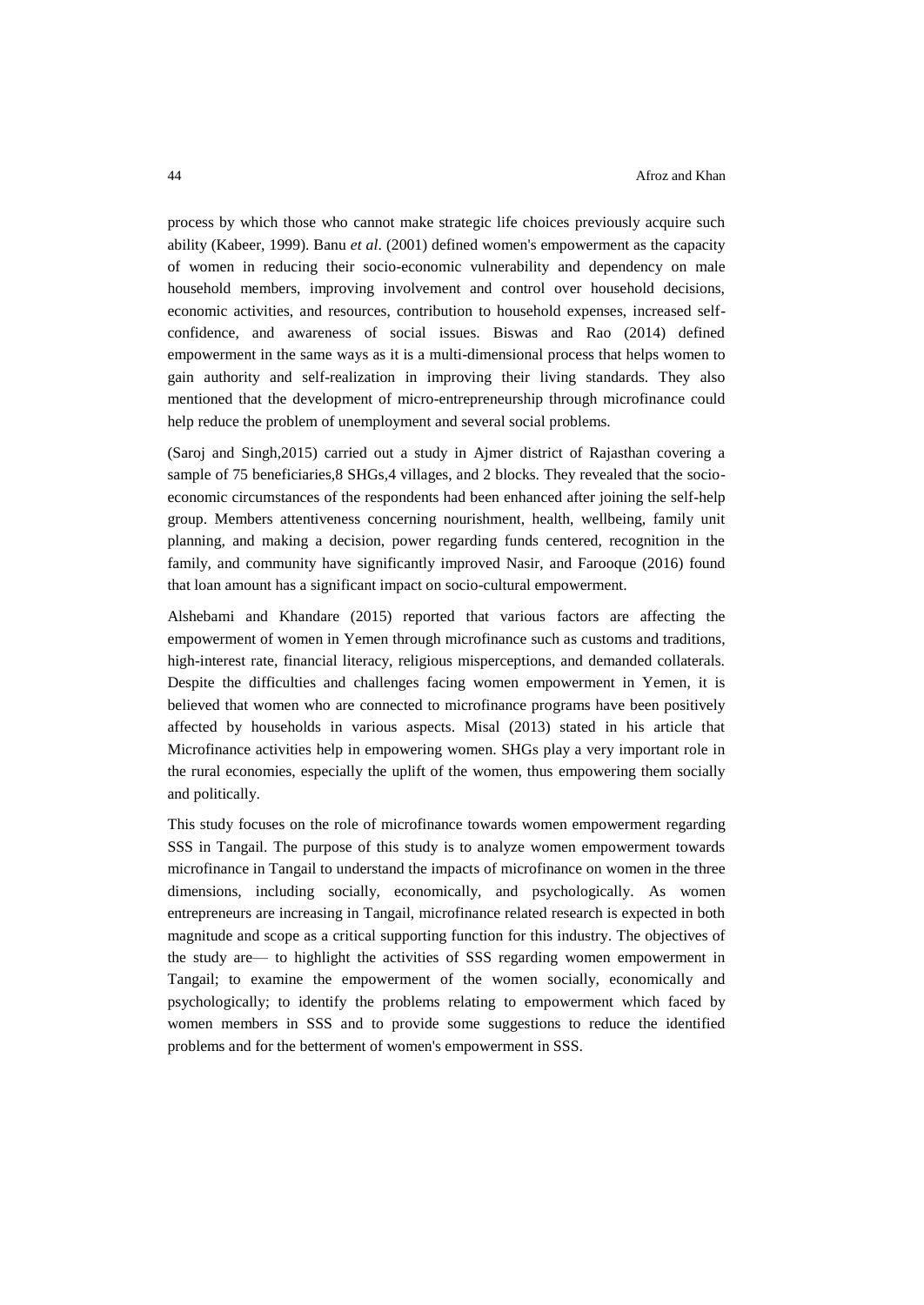# *Hypotheses of the study*

On the discussion of the above previous studies, the following hypotheses are assumed:

- H1 : There is a significant relationship between the mean income of respondents before and after joining SSS during the study period.
- H2 : There is a significant relationship between reduction in poverty level and improvement in the standard of living during the study period.
- H3 : There is a significant relationship between improvement in literacy level and awareness in children education during the study period.
- H4 : There is a significant relationship between reduction in poverty level and improvement in literacy level during the study period.
- H5 : There is a significant relationship between improvement in literacy level and working skill of respondents during the study period.
- H6 : There is a significant relationship between improvement in literacy level and improvement of self-development during the study period.

#### **Materials and Methods**

This study mainly conducted in rural areas of Tangail district. Both primary and secondary data used to confine the study. Primary data is collected through a structured questionnaire by face to face interview taken from respondents in Tangail. Secondary data have been collected from PKSF, SSS's annual report, Foundation of microfinance and internet sources, such as books, journal, magazines, etc. The activities of SSS are operating all rural areas in Tangail that is why it is selected for the study. The study area is selected me .e.Nagorpur, Bhuapur, Modhupur, Kalihati, Mirzapur, and Ghatail. A stratified sampling technique is followed. Members are randomly selected for the study in each area, and women members who are involved in micro enterprises through microfinance. In this study, the primary data is collected from 140 women from all of the six rural areas of Tangail district. Survey questionnaires were administered personally, and 150 women members were contacted. Out of these 150 questionnaires, 10 were rejected because of missing data or high response bias, leaving an overall sample size of 140. The primary data were collected from  $1<sup>st</sup>$  October to  $18<sup>th</sup>$  November of 2016. Collected data was analyzed and interpreted by using simple correlation, paired t-test, cross tabulation, and percentage analysis by using SPSS version 20.

# **SSS and its activities in Bangladesh**

Society for Social Service in November 1986 established to improve the socio-economic condition of the backward people and started its micro-credit program in 1992 for the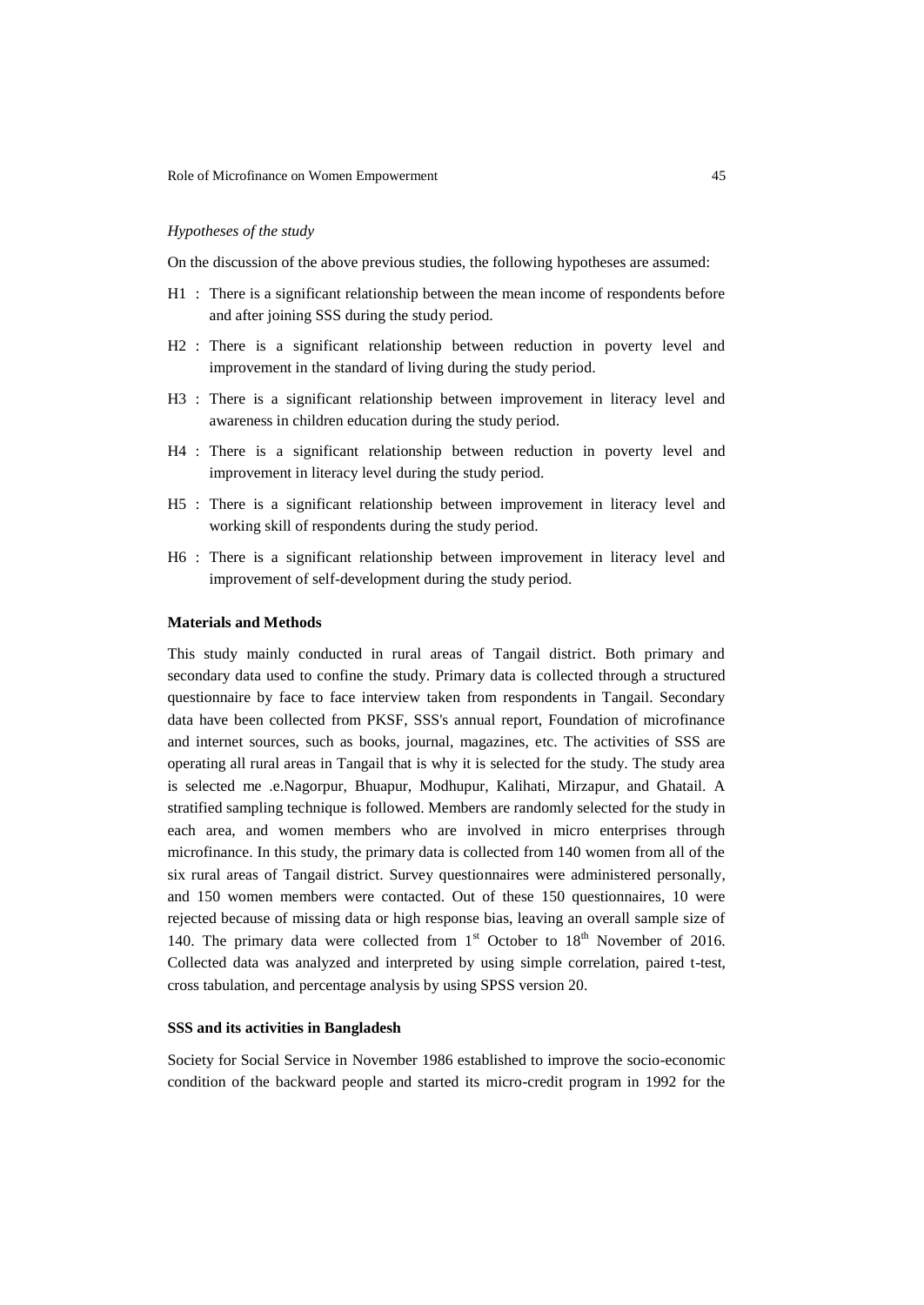socio-economic and cultural development of Bangladesh. Now the area has been expanded to 169 upazilas of 27 districts around the country correspondingly to 10,224 villages, 1,182 Unions and 119 municipalities. In Tangail it has 34 branches, and total members are 92723 up to March 2012.SSS operates with a vision to socio-economic emancipation and empowerment of the rural and urban poor, marginalized and disadvantaged people in Bangladesh and with a mission to stimulate human resource through qualitative and need-based programmers, organizing rural and urban disadvantaged, deprived and destitute women, men, adolescents, and children ensuring community participation, providing advocacy and networking with the concerned institutions for sustainable development. SSSs activities exist into Credit program Health program Education and child development program, Training program, and Aquaculture extension program.

### **Results and Discussion**

*Analysis of social empowerment of women members.*

| Sl. No                      | Options                 |       | Frequency      | Percentage |
|-----------------------------|-------------------------|-------|----------------|------------|
|                             | Elementary              |       | 60             | 42.86      |
| $\mathcal{D}_{\mathcal{L}}$ | Primary                 |       | 36             | 25.71      |
| 3                           | Secondary               |       | 30             | 21.43      |
| $\overline{4}$              | <b>Higher Secondary</b> |       | 4              | 2.86       |
|                             | <b>Under Graduates</b>  |       | $\overline{c}$ | 1.43       |
| 6                           | Illiterate              |       | 8              | 5.71       |
|                             |                         | Total | 140            | 100.00     |

**Table 1.** Educational Qualifications of the respondents

Source: Survey data

It has been observed from Table 1 that 42.86% of the women have elementary education, and the next majority of the women members have completed up to primary and secondary level.

**Table 2.** Reduction status of the poverty level of the respondents

| Sl. No | Options             |       | Frequency | Percentage |
|--------|---------------------|-------|-----------|------------|
|        | To a greater extent |       | 124       | 88.57      |
|        | To some extent      |       |           | 7.85       |
|        | To low extent       |       |           | 3.57       |
|        |                     | Total | 140       | 100.00     |

Source: Survey data

Table 2 pointed out that the microfinance has reduced their poverty level to a greater extent (88.57%) of the women members.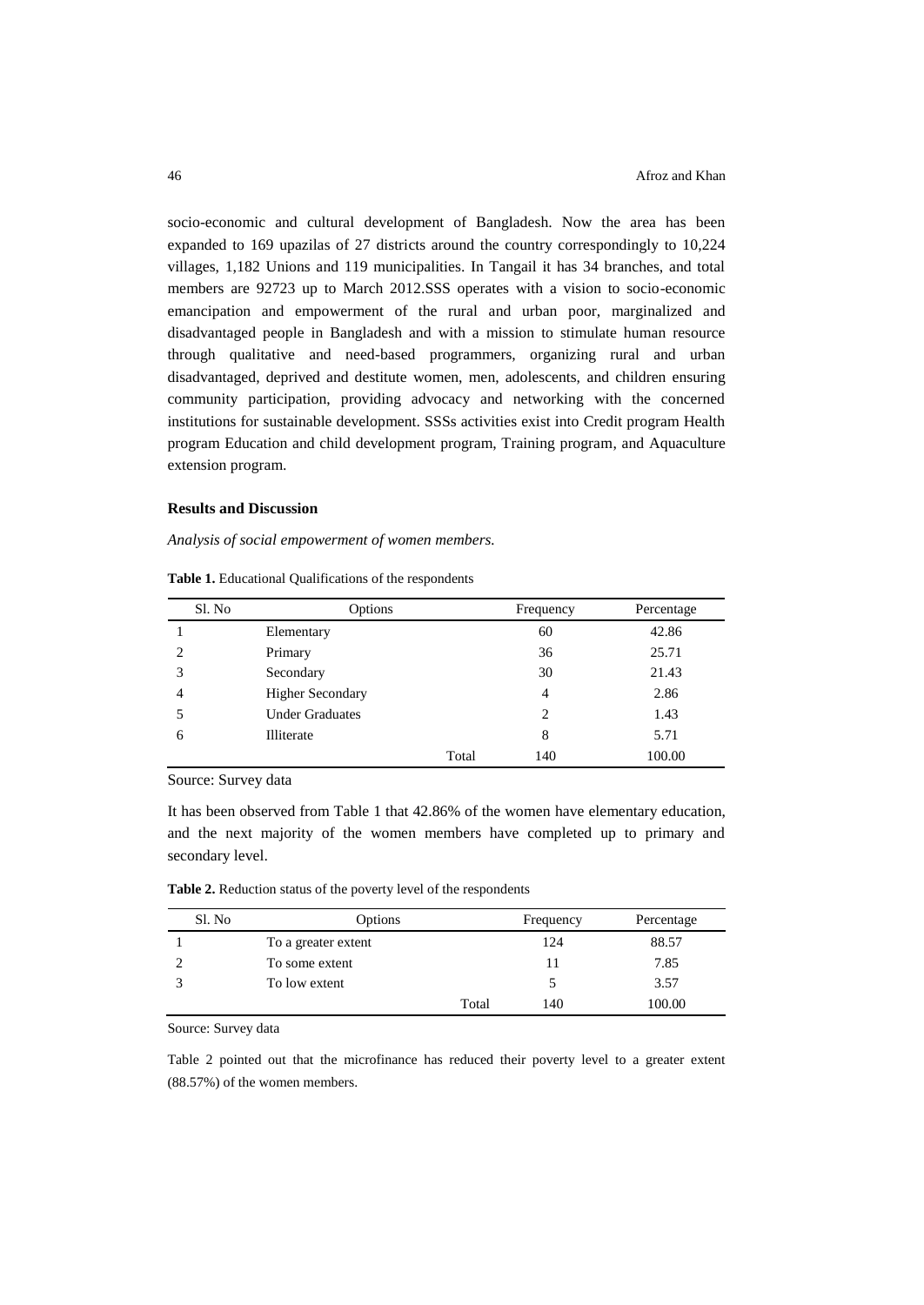| Sl. No | Options           | Frequency | Percentage |
|--------|-------------------|-----------|------------|
|        | To greater extent | 103       | 73.57      |
| 2      | To some extent    | 25        | 17.85      |
| 3      | To low extent     | 12        | 8.57       |
|        | Total             | 140       | 100.00     |

**Table 3.** Maintenance level of the family by women after joining to SSS

Source: Survey data

From the Table 3, it is seen that the microfinance had increased the maintenance level of the family by women members to a greater extent, i.e., 73.57% through improving empowerment.

**Table 4.** Expressing opinions freely freedom of expression

| Sl. No | Options | Frequency | Percentage |
|--------|---------|-----------|------------|
|        | Yes     | 78        | 55.71      |
|        | No      | 62        | 44.29      |
|        | Total   | 140       | 100.00     |

Source: Survey data

The 55.71% of the women members (Table 4) can able to express their opinion without restraint both in family, society, and state.

**Table 5.** Independence in movement

| Sl. No | Options | Frequency | Percentage |
|--------|---------|-----------|------------|
|        | Yes     | 116       | 82.85      |
|        | No      | 24        | 17.14      |
|        | Total   | 140       | 100.00     |

Source: Survey data

In Table 5, it has been found that 82.85% of women members have been touching independently after joining the Society for Social Service.

**Table 6.** Role of decision making in the family

| Sl. No | Options | Frequency | Percentage |
|--------|---------|-----------|------------|
|        | Yes     | 122       | 87.14      |
|        | No      | 18        | 12.86      |
|        | Total   | 140       | 100.00     |

Source: Survey data

The table 6 denotes that 87.14% of the respondents have agreed that they play a vital role in decision making of their family through humanizing empowerment.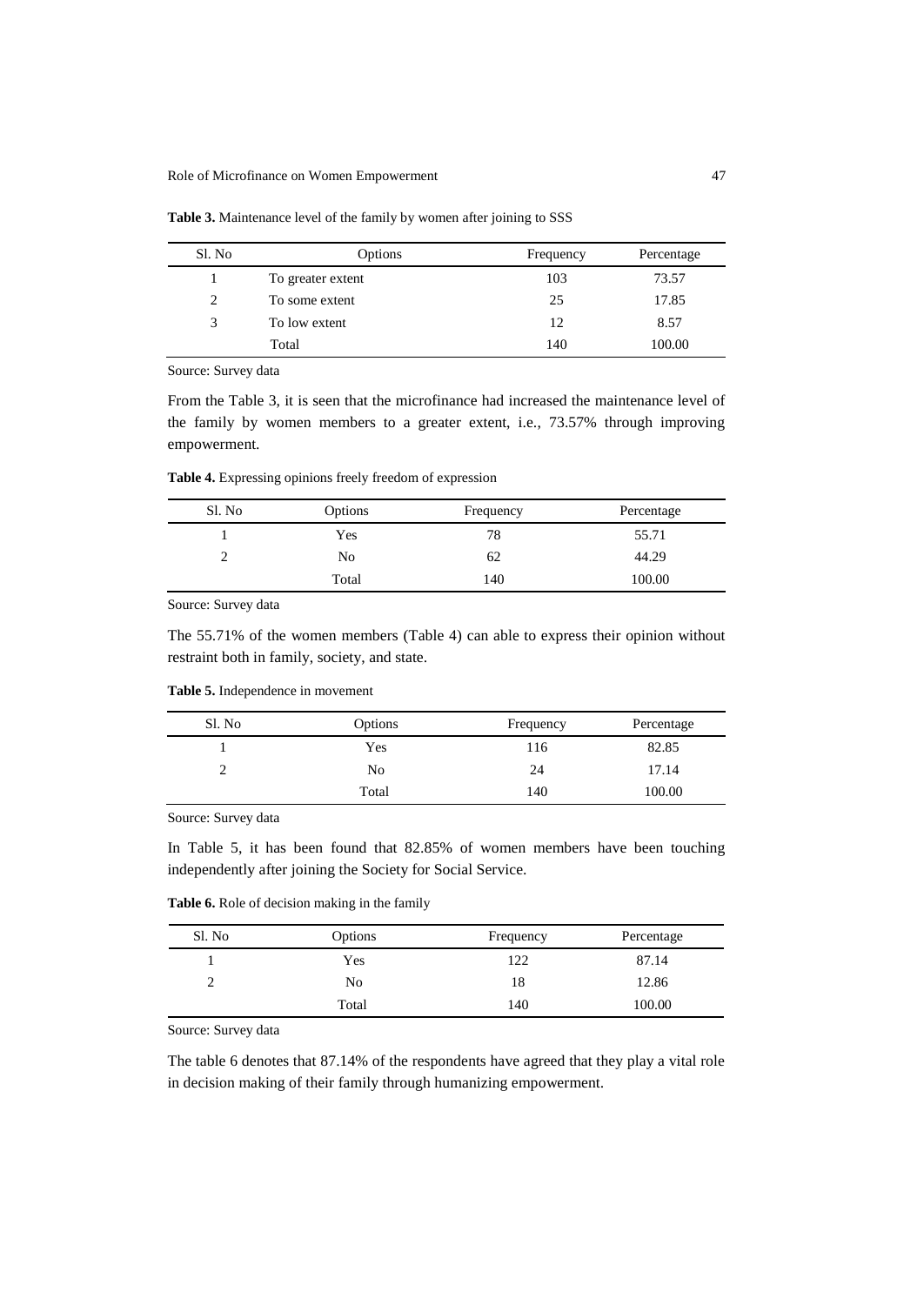| Sl. No | Options                      | Frequency | Percentage |
|--------|------------------------------|-----------|------------|
|        | To start business            | 30        | 21.43      |
| 2      | Household purpose            | 24        | 17.14      |
| 3      | To promote existing business | 48        | 34.29      |
| 4      | Educational purpose          | $\theta$  | 0.00       |
| 5      | Agriculture purpose          | 28        | 20.00      |
| 6      | For livestock                | 10        | 7.14       |
|        | Total                        | 140       | 100.00     |

**Table 7.** Purpose of receiving microfinance by respondents

Source: Survey data

It has pointed out that 34.29% of women member got microfinance to promote their existing business, and 21.43% of them also got microfinance for starting a new business. On the other hand, 20% of women members have utilized their microfinance for agriculture purpose, and 17.14% of them have also used the house.

*Correlation analysis of economic variables of empowerment of women members.*

|  |  | Table 8. Correlation between reducing poverty level and improvement in the standard of living |  |
|--|--|-----------------------------------------------------------------------------------------------|--|
|  |  |                                                                                               |  |

| Construct variables      |                            | Reduction of the<br>poverty level | Improvement in<br>standard of<br>living |
|--------------------------|----------------------------|-----------------------------------|-----------------------------------------|
| Reduce the poverty level | Pearson Correlation        |                                   | $0.453***$                              |
|                          | $Sig. (2-tailed)$          |                                   | 0.000                                   |
| Improvement in standard  | <b>Pearson Correlation</b> | $0.453***$                        |                                         |
| of living                | $Sig. (2-tailed)$          | 0.000                             |                                         |

\*\*. Correlation is significant at 0.01 level (2-tailed).

The Pearson correlation between the reduction in poverty level and improvement in the standard of living of respondents is 0.453, which is a moderately significant positive relationship. It indicates that the reduction in the poverty level and a higher standard of living of the respondents are increased.

**Table 9.** Correlation between the increase in literacy level and awareness in children education

| Construct variables     |                     | Improvement in<br>literacy level | Awareness in<br>children education |
|-------------------------|---------------------|----------------------------------|------------------------------------|
| Improvement in literacy | Pearson Correlation |                                  | $.539***$                          |
| level                   | $Sig. (2-tailed)$   |                                  | .000                               |
| Awareness in children   | Pearson Correlation | $0.539**$                        |                                    |
| education               | $Sig. (2-tailed)$   | 0.000                            |                                    |

\*\*. Correlation is significant at the 0.01 level (2-tailed).

 $\overline{a}$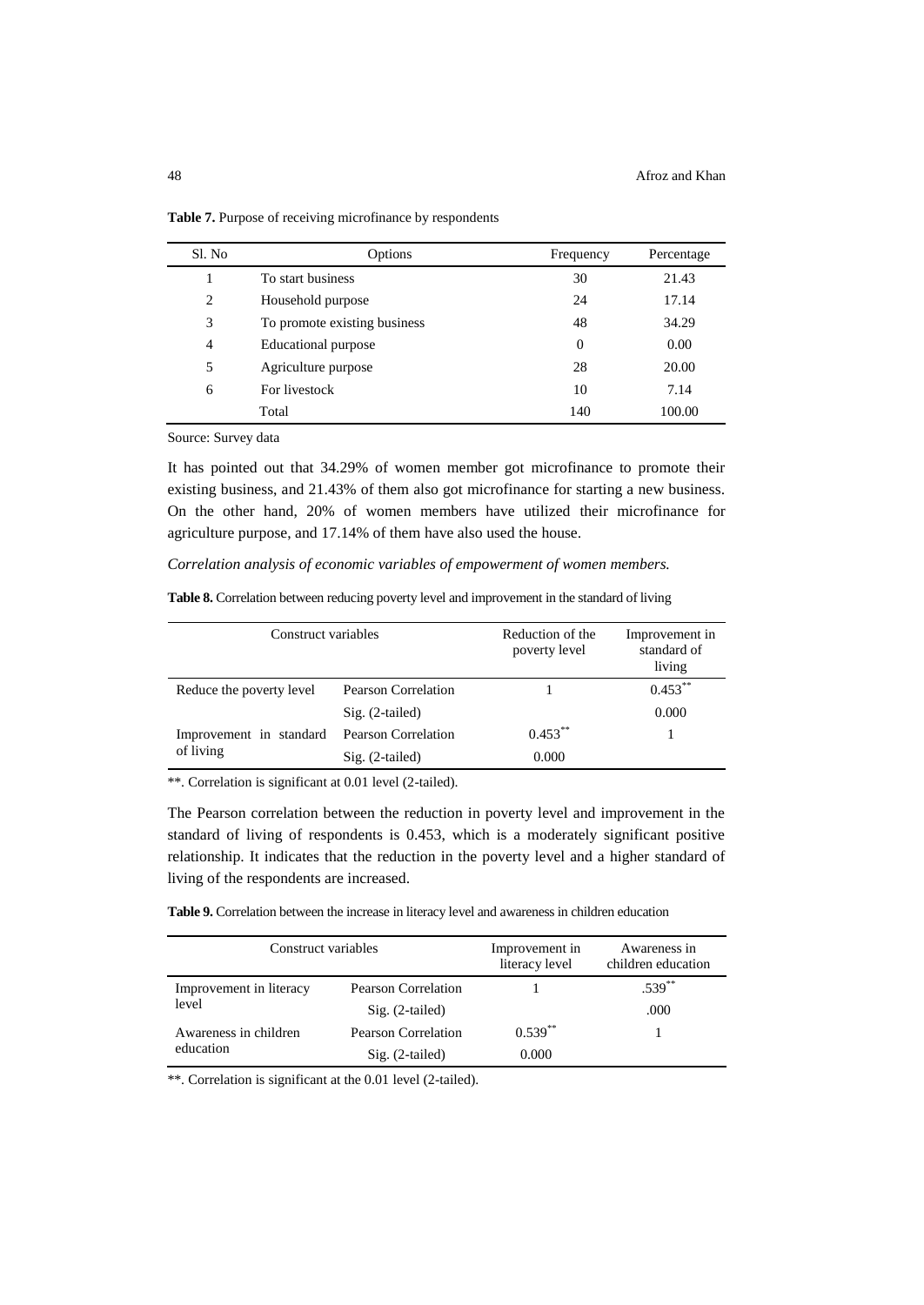The Pearson correlation between improvement in literacy level and awareness in children education of living of respondents is 0.539 which is a moderately significant positive relationship. It indicates that the improvement in literacy level and awareness in children education of living of respondents are increased.

**Table 10.** Correlation between improvement in working skill and self-dependent

| Construct variables  |                            | The working skill of<br>respondents | Improvement of<br>self-development |
|----------------------|----------------------------|-------------------------------------|------------------------------------|
| Working skill of     | <b>Pearson Correlation</b> |                                     | $0.814***$                         |
| respondents          | $Sig. (2-tailed)$          |                                     | 0.000                              |
| Improvement of self- | <b>Pearson Correlation</b> | $0.814***$                          |                                    |
| development          | $Sig. (2-tailed)$          | 0.000                               |                                    |

\*\*. Correlation is significant at 0.01 level (2-tailed).

The Pearson correlation between working skill and improvement of self-development of respondents is 0.539, which is a high degree of a significant positive relationship. It indicates that working skill and improvement of self-development of respondents are increased.

Paired t-test analysis of economic variables of empowerment of women members.

**Table 11.** Paired Samples Statistics

|                | <b>Hypothesis and Construct Variables</b> | Mean    | Std.<br>Deviation | Std. Error<br>Mean |
|----------------|-------------------------------------------|---------|-------------------|--------------------|
| H1             | Income of respondent before joining       | 5797.14 | 982.36            | 83.02              |
|                | Income of respondent after joining        | 6398.57 | 902.83            | 76.30              |
| H2             | Reduce in poverty level                   | 1.15    | 0.448             | 0.038              |
|                | Improvement in standard of living         | 1.04    | 0.186             | 0.016              |
| H <sub>3</sub> | Improvement in literacy level             | 1.35    | 0.479             | 0.040              |
|                | Awareness in children education           | 1.38    | 0.487             | 0.041              |
| H <sub>4</sub> | Reduce in poverty level                   | 1.15    | 0.448             | 0.038              |
|                | Improvement in literacy level             | 1.35    | 0.479             | 0.040              |
| H5             | Improvement in literacy level             | 1.35    | 0.479             | 0.040              |
|                | Working skill of respondent               | 1.02    | 0.145             | 0.012              |
| H <sub>6</sub> | Improvement in literacy level             | 1.35    | 0.479             | 0.040              |
|                | Improvement of self-development           | 1.01    | 0.119             | 0.010              |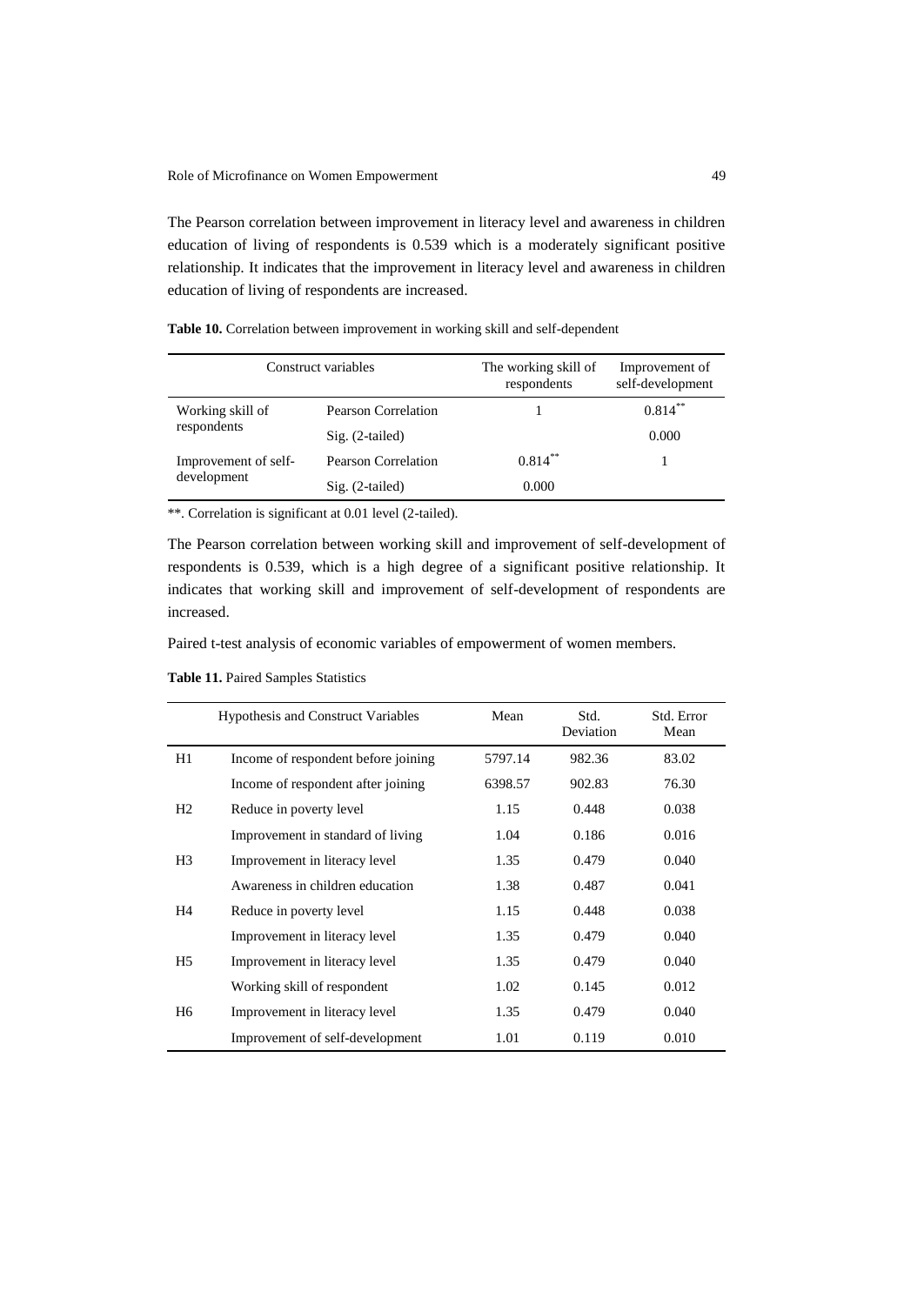|  |  | Table 12. Paired Samples t-Test |  |  |  |
|--|--|---------------------------------|--|--|--|
|--|--|---------------------------------|--|--|--|

|                                           |                                                                                                                                 | <b>Paired Differences</b> |                   |               |                                                 |       |          |     |        |                      |
|-------------------------------------------|---------------------------------------------------------------------------------------------------------------------------------|---------------------------|-------------------|---------------|-------------------------------------------------|-------|----------|-----|--------|----------------------|
| <b>Hypothesis and Construct Variables</b> |                                                                                                                                 | Mean                      | Std.<br>Deviation | Std.<br>Error | 95% Confidence<br>Interval of the<br>Difference |       | t        | df  | tailed | Sig. $(2 -$ Comments |
|                                           |                                                                                                                                 |                           |                   | Mean          | Lower                                           | Upper |          |     |        |                      |
| H1                                        | Income of respondent before<br>joining - Income of respondent -601.43 456.13 38.55 -677.65 -525.21 -15.601 139<br>after joining |                           |                   |               |                                                 |       |          |     | 0.000  | Supported            |
| H2                                        | Reduce in poverty level -<br>Improvement in standard of<br>living                                                               | 0.114                     | 0.399             | 0.034         | 0.048                                           | 0.181 | 3.386    | 139 | 0.001  | Supported            |
| H3                                        | Improvement in literacy level -<br>Awareness in children<br>education                                                           | $-0.029$                  | .464              | .039          | $-.106$                                         | .049  | $-0.729$ | 139 | 0.467  | Not.<br>Supported    |
| H <sub>4</sub>                            | Reduce in poverty level -<br>Improvement in literacy level                                                                      | $-0.200$                  | 0.659             |               | $0.056 -0.310 -0.090 -3.590$                    |       |          | 139 | 0.000  | Supported            |
| H <sub>5</sub>                            | Improvement in literacy level -<br>Working skill of respondent                                                                  | 0.329                     | 0.501             | 0.042         | 0.245                                           | 0.412 | 7.760    | 139 | 0.000  | Supported            |
| H6                                        | Improvement in literacy level -<br>Improvement of self-<br>development                                                          | 0.336                     | 0.503             | 0.043         | 0.252                                           | 0.420 | 7.891    | 139 | 0.000  | Supported            |

The hypotheses were tested (Table 12). In the context of economic empowerment, all of the hypotheses except H3 exhibited a strong positive effect. Therefore, all hypotheses except H3 are supported. Thus, the microfinance has significantly increased the salary, the standard of living, improvement in literacy level and self-dependence of the respondents. On the other hand, microfinance has not significantly increased the awareness in children education of respondents due to rejecting H3.

# **Results of Regression Analysis**

**Table 13.** Model Summary

| Model |                 | R Square | Adjusted R<br>Square | Std. The error of the<br>Estimate |
|-------|-----------------|----------|----------------------|-----------------------------------|
|       | $0.471^{\rm a}$ | 0.222    | 0.199                | 0.167                             |

a. Predictors: (Constant), Improvement of self-development, Income of respondent after joining, Improvement in literacy level, Reduce in poverty level

# **Table 14.** ANOVA

| Model |            | Sum of Squares | Df  | Mean Square |       | Sig.              |
|-------|------------|----------------|-----|-------------|-------|-------------------|
|       | Regression | 1.070          |     | .268        | 9.631 | .000 <sup>b</sup> |
|       | Residual   | 3.751          | 135 | .028        |       |                   |
|       | Total      | 4.821          | 139 |             |       |                   |

a. Dependent Variable: Improvement in standard of living

b. Predictors: (Constant), Improvement of self-development, Income of respondent after joining, Improvement in literacy level, Reduce in poverty level.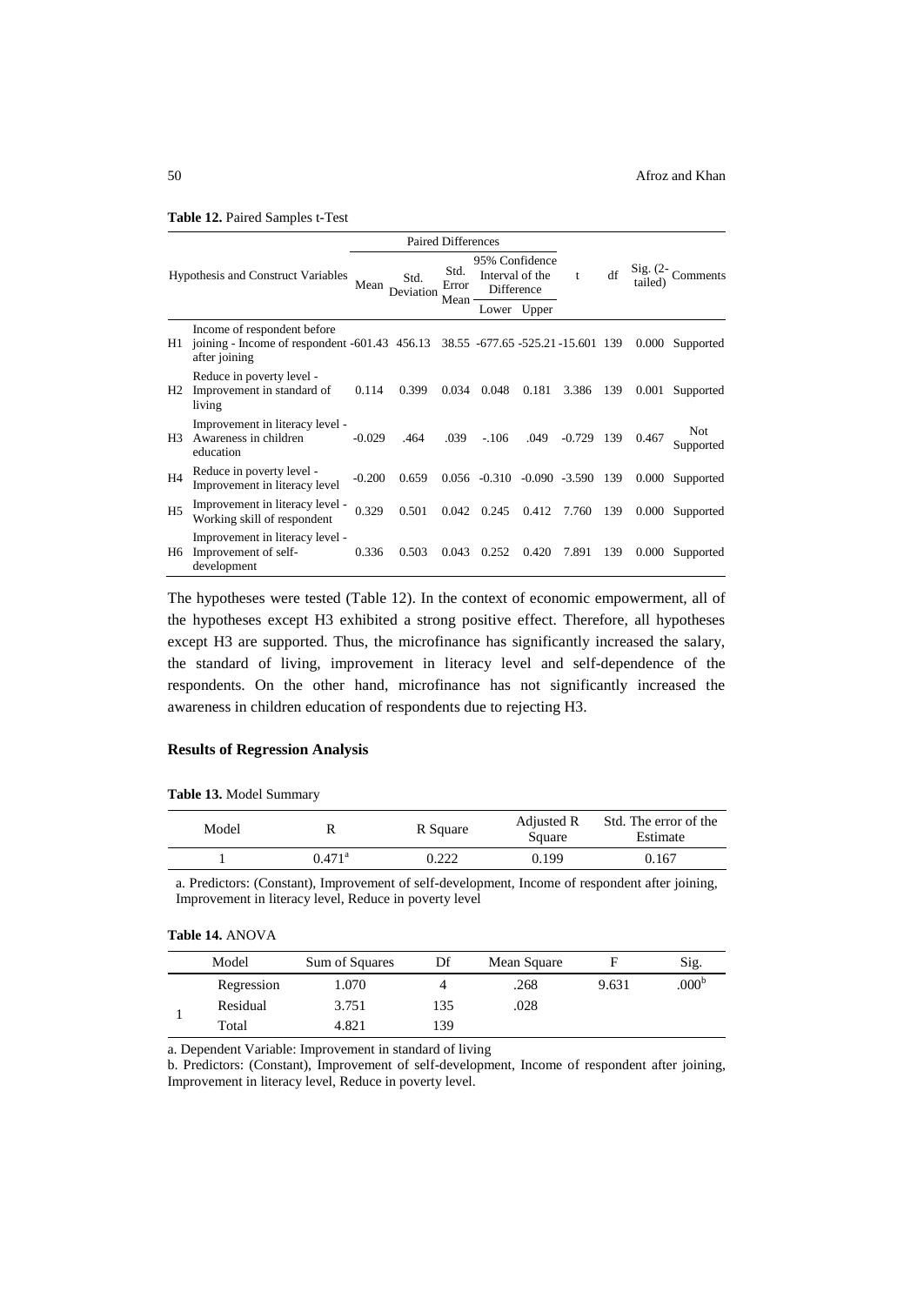## Role of Microfinance on Women Empowerment 51

| Model |                                             | Unstandardized<br>Coefficients | Standardized<br>Coefficients |              | T        | Sig.  |
|-------|---------------------------------------------|--------------------------------|------------------------------|--------------|----------|-------|
|       |                                             | B                              | Std. Error                   | <b>B</b> eta |          |       |
|       | (Constant)                                  | 0.913                          | 0.165                        |              | 5.545    | 0.000 |
|       | of<br>respondent<br>Income<br>after joining | $-9.783E - 006$                | 0.000                        | $-0.047$     | $-0.617$ | 0.538 |
|       | Reduce in poverty level                     | 0.188                          | 0.032                        | 0.453        | 5.880    | 0.000 |
|       | Improvement in literacy<br>level            | 0.040                          | 0.030                        | 0.102        | 1.338    | 0.183 |
|       | Improvement<br>of<br>self-<br>development   | $-0.084$                       | 0.120                        | $-0.054$     | $-0.700$ | 0.485 |

# **Table 15.** Coefficients

From Table 13, the  $R^2$  value is 0.222, which is found to be significant ( $p = 0.000$ ) at the level of significance of 0.05 (Table 14). The coefficient (Table 15) reveals that the reduction in poverty level has the standardized beta coefficients of 0.188, which is greater than that of the other dimensions and is significant at 0.000. Thus, this study indicates a significant reduction of the poverty level is a dimension of improvement of the standard of living, but the rest of the dimensions are found to be insignificant determinant.

*Analysis of psychological variables of women members' empowerment.*

Table 16. Cross tabulation of psychological variables of women members empowerment with different age groups

|                         |                                               | Age       |          |       |          |       |              |       |                |       |
|-------------------------|-----------------------------------------------|-----------|----------|-------|----------|-------|--------------|-------|----------------|-------|
|                         |                                               | $20 - 29$ |          | 30-39 |          | 40-49 |              | 50-59 |                | Total |
|                         |                                               | Yes       | No       | Yes   | No       | Yes   | No           | Yes   | No             |       |
|                         | Self-dependent                                | 65        | $\Omega$ | 30    | $\Omega$ | 26    | $\Omega$     | 17    | 2              | 140   |
|                         | Improvement in courage                        | 76        | $\theta$ | 36    | $\theta$ | 23    | $\mathbf{0}$ | 5     | $\theta$       | 140   |
| Psychological Variables | Improvement in working<br>efficiency or skill | 83        | $\theta$ | 27    | $\Omega$ | 16    | 1            | 11    | 2              | 140   |
|                         | Improvement in literacy<br>level              | 45        | 9        | 28    | 10       | 10    | 13           | 9     | 15             | 140   |
|                         | Awareness in children<br>education            | 70        | 7        | 12    | 7        | 15    | 10           | 8     | 11             | 140   |
|                         | Awareness about the<br>environment            | 71        | 1        | 30    | 2        | 19    | $\Omega$     | 13    | $\overline{4}$ | 140   |
|                         | Family happiness and peace                    | 67        | 3        | 34    | 1        | 17    | 2            | 14    | 2              | 140   |

It is observed from the Table13 that the microfinance has made an impact among rural women with the help of psychological variables. It has made a very good influence on the age of 20-29.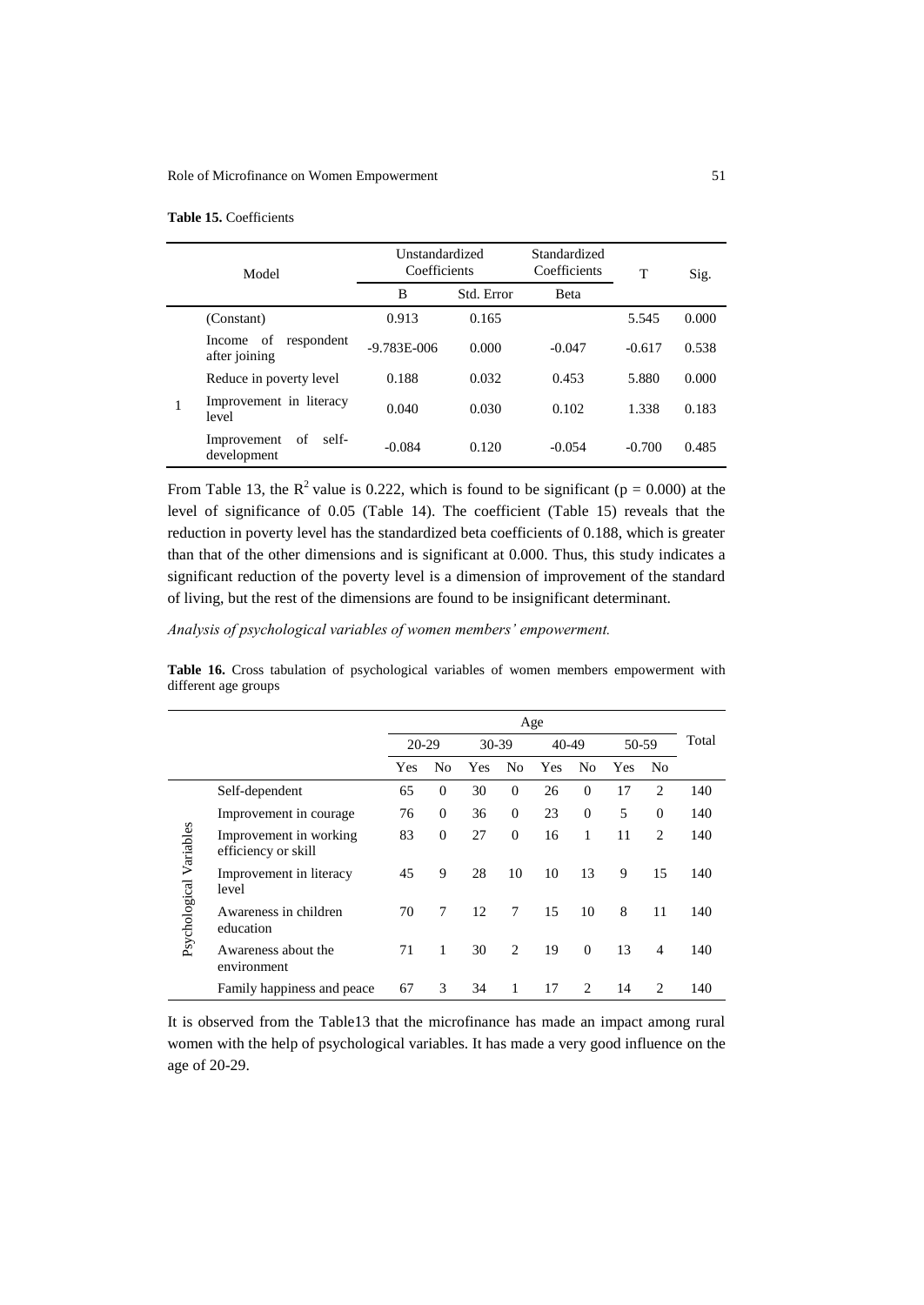# **Conclusion and Recommendations**

From the above discussion, it is concluded that this study is operating well in rural areas women members of Society for Social Services. The study focused on social, economic, and psychological empowerment among women through microfinance. The noticeable findings of the study are that the impact of microfinance brings confidence, feel free to move, courage, skill development, poverty reduction, improving the standard of living, and raising literacy level. Besides this, microfinance helps women in enhancing their empowerment through the training program. These training programs not only provide self-employment training but also facilitate good decision-making. In this way, the microfinance program has contributed a lot to the empowerment of women. Future research can be the more important indicators which enhance the women empowerment in rural areas all over the country. Because this study is conducted only in Tangail District. It also opens doors to conduct similar studies in other underdeveloped countries. Furthermore, future research can also be the effect of demographic variables and cultural diversification on women empowerment. The followings are recommended—

- 1. The religious belief sometimes prohibits Bangladeshi women from applying for a loan from microfinance institutions. Thus, it requires proper awareness and education for women to motivate them towards microcredit
- 2. Most of the people think that MFI imposes high-interest rate. Micro Finance Institution should maintain transparency for charging an interest rate. This not only ensures the client's confidence but also regulate authority.
- 3. Many of Bangladeshi women are not aware of utilizing their money effectively. The Training program should be operated by MFIs for educating women credit lender to make them familiar with microfinance product and with the operation of MFIs.
- 4. The interest rate should be reduced, and the payment method should be flexible for making MFIs effective and women life easier.
- 4. MFIs should not only give priority over financial intermediation but also on social intermediation. This would ensure the interest of poor people as well as microentrepreneurs.

### **References**

Alshebami, A, S. and Khandare, D, M. 2015. The Role of Microfinance for the Empowerment of Poor Women in Yemen, *International journal of social work,* 2 (1), 15-23.

Annual Reports of Society for Social Services. 2016.

Annual Reports of Palli Karma Shahayak Foundation. 2016

- Banu, D. Farashuddin F. Hossain A. and Akter S. 2001. [Empowering Women in Rural Bangladesh:](https://vc.bridgew.edu/cgi/viewcontent.cgi?article=1618&context=jiws)  [Impact of Bangladesh Rural Advancement Committee's \(BRAC's\) Programme. Journal of](https://vc.bridgew.edu/cgi/viewcontent.cgi?article=1618&context=jiws)  [international women's studies, 2, 30-53.](https://vc.bridgew.edu/cgi/viewcontent.cgi?article=1618&context=jiws)
- Biswas, M. P. and Rao, M. R. M. 2014. Role of NGO in Empowering Women through Microfinance: A Conceptual Study, *Journal of Small Business and Entrepreneurship Development,* 2(2), 141-150.